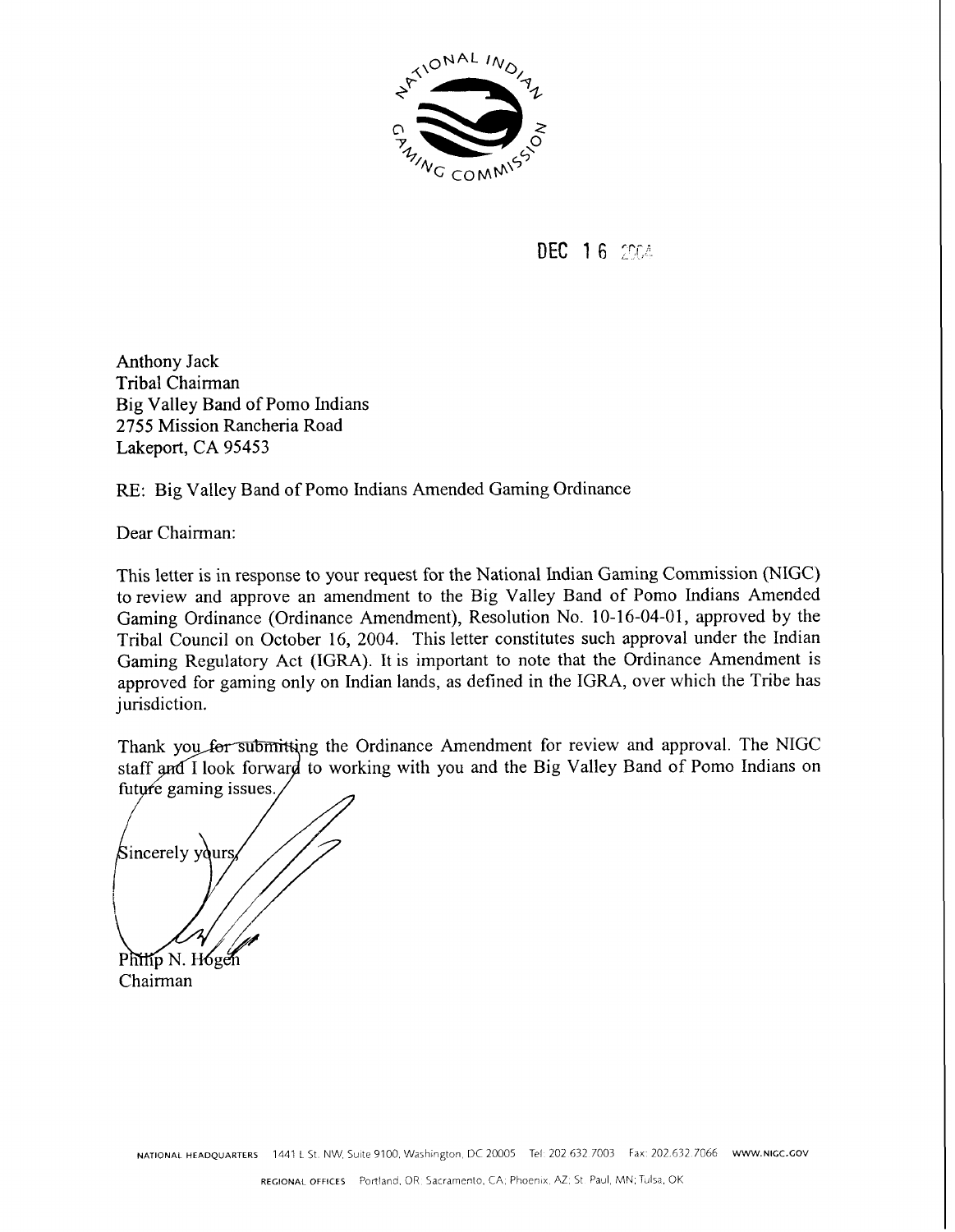## **Resolution #lo-16-04-0 1 The General Community Council Of the Big Valley Band of Pomo Indians**

## **Amendment to the Big Valley Gaming Act of 1994 "Terms of Office"**

WHEREAS, The Big Valley Rancheria (Tribe) is governed pursuant to a Constitution and By-Laws approved by the Secretary of the Interior under the Indian Re-organization Act of 1934 (IRA); and

WHEREAS, Under the Tribe's Constitution, the General Community Council, composed by all qualified voting members of the Tribe, is the governing body of the Tribe; and

WHEREAS, The General Community Council has determined that it is in the best interest of the Tribe that the Terms of Office be staggered to a three **(3)** year term; and

WHEREAS, The term of one of the present member of the Big Valley Gaming Commission **will** expire in November 2004; and

WHEREAS, The Big Valley Gaming Act of 1994 has been approved by the National Indian Gaming Commission ('NIGC"), and no amendment of the Act is effective until approved by NIGC; and

THEREFORE BE IT RESOLVED, that the General Community Council of the Big Valley Band of Pomo Indians here by amends the Big Valley Gaming Act of 1994 as follows:

1) Section 4c., entitled "Terms of Office," is replaced in its entirety with the following:

'The Commissioners shall serve **for** a three year staggered terms. The next regular election for Gaming Commissioners after the effective date of the Gaming Act amendment of 2004, shall occur in November 2005. At that election two (2) Commissioners seats shall be filled, with the successful candidate who receives the least votes for a term of three years, and the other elected for four (4) years (after the four year term expires, that seat will revert down to a three (3) year term).

**BE IF FURTHER RESOLVED THAT;** This Resolution is hereby adopted by the General Community Council of the Big Valley Rancheria and shall be submitted by the Tribal Chairman to the NIGC for approval, to be effective immediately upon its approval by the NIGC, or at such earlier date as provided by feter of law or regulation.